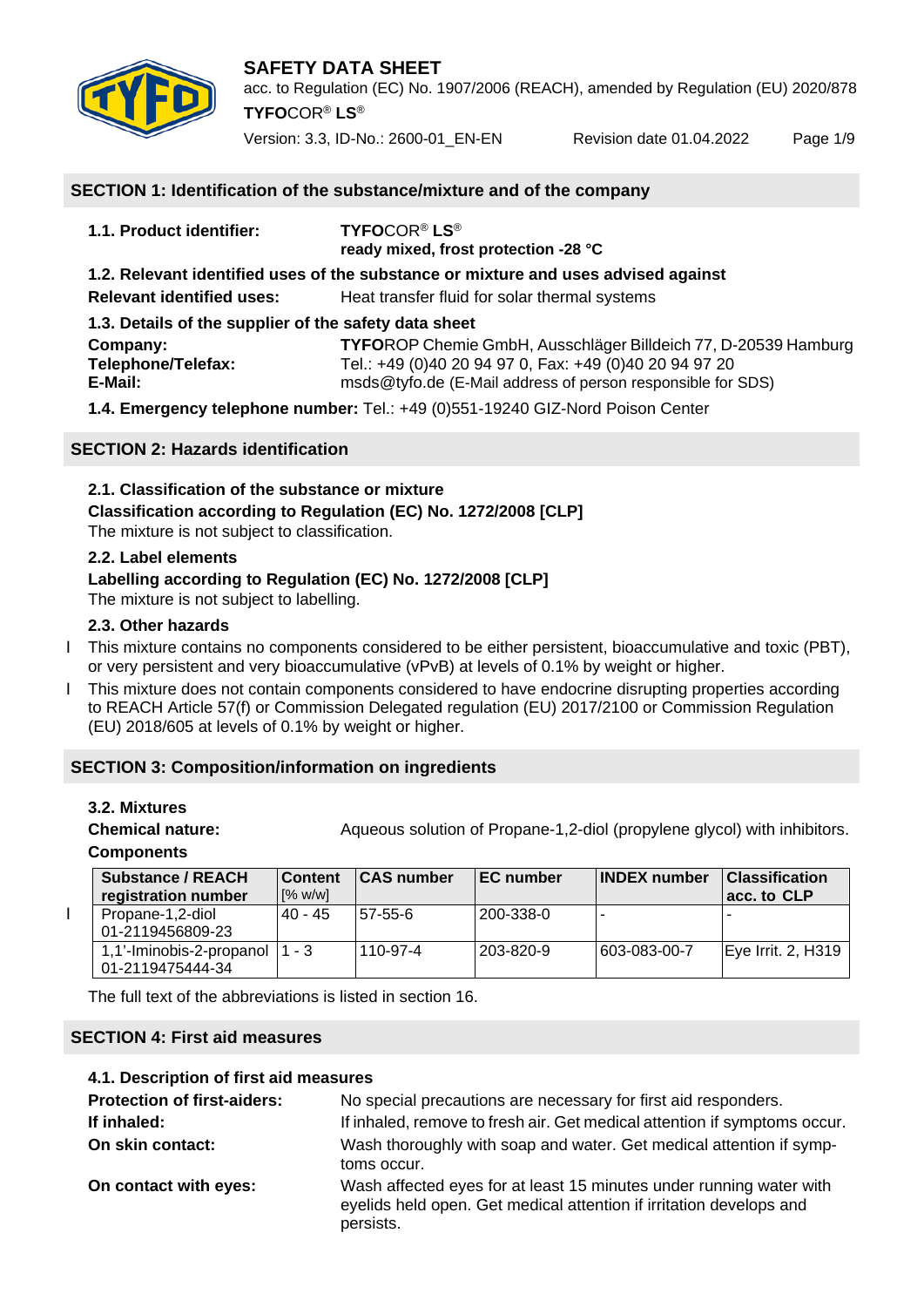

acc. to Regulation (EC) No. 1907/2006 (REACH), amended by Regulation (EU) 2020/878 **TYFO**COR® **LS**®

Version: 3.3, ID-No.: 2600-01\_EN-EN Revision date 01.04.2022 Page 2/9

# **SECTION 4: First aid measures**

|               | eyelids held open. Get medical attention if irritation develops and<br>persists.                       |
|---------------|--------------------------------------------------------------------------------------------------------|
| On ingestion: | Rinse mouth thoroughly with water. DO NOT induce vomiting. Get<br>medical attention if symptoms occur. |
| None known.   | 4.2. Most important symptoms and effects, both acute and delayed                                       |

#### **4.3. Indication of any immediate medical attention and special treatment needed**

- 
- **Treatment:** Symptomatic treatment (decontamination, vital functions)

#### **SECTION 5: Firefighting measures**

#### **5.1. Extinguishing media**

**Suitable extinguishing media:** Water spray. Alcohol-resistant foam. Dry powder. Carbon dioxide (CO2). **Unsuitableextinguishingmedia:** None known.

#### **5.2. Special hazards arising from the substance or mixture**

**Specific hazards during** Exposure to combustion products may be a hazard to health. **firefighting:**

**Hazardouscombustionproducts:** Carbon oxides. Nitrogen oxides (NOx).

**5.3. Advice for fire-fighters** 

| <b>Special protective</b>                 | In the event of fire, wear self-contained breathing apparatus. Use per-                                                                                                                                                          |
|-------------------------------------------|----------------------------------------------------------------------------------------------------------------------------------------------------------------------------------------------------------------------------------|
| equipment:                                | sonal protective equipment.                                                                                                                                                                                                      |
| <b>Specific extinguishing</b><br>methods: | Use extinguishing measures that are appropriate to local circumstances<br>and the surrounding environment. Use water spray to cool unopened<br>containers. Remove undamaged containers from fire area if it is safe<br>to do so. |

#### **SECTION 6: Accidental release measures**

#### **6.1. Personal precautions, protective equipment and emergency procedures**

**Personal precautions:** Use personal protective equipment. Follow safe handling advice and personal protective equipment recommendations.

#### **6.2. Environmental precautions**

Discharge into the environment must be avoided. Prevent further leakage or spillage if safe to do so. Prevent spreading over a wide area (e.g. by containment or oil barriers). Retain and dispose of contaminated wash water. Local authorities should be advised if significant spillages cannot be contained.

# **6.3. Methods and material for containment and cleaning up**

| Methods for cleaning up: | Soak up with inert absorbent material. For large spills, provide dyking<br>or other appropriate containment to keep material from spreading. If<br>dyked material can be pumped, store recovered material in appropri-<br>ate container. Clean up remaining materials from spill with suitable<br>absorbent. Local or national regulations may apply to releases and<br>disposal of this material, as well as those materials and items em-<br>ployed in the cleanup of releases. You will need to determine which<br>regulations are applicable. Sections 13 and 15 provide information<br>regarding certain local or national requirements. |
|--------------------------|-----------------------------------------------------------------------------------------------------------------------------------------------------------------------------------------------------------------------------------------------------------------------------------------------------------------------------------------------------------------------------------------------------------------------------------------------------------------------------------------------------------------------------------------------------------------------------------------------------------------------------------------------|
| 6.4. Reference to other  | See sections 7, 8, 11, 12 and 13.                                                                                                                                                                                                                                                                                                                                                                                                                                                                                                                                                                                                             |

# **sections:**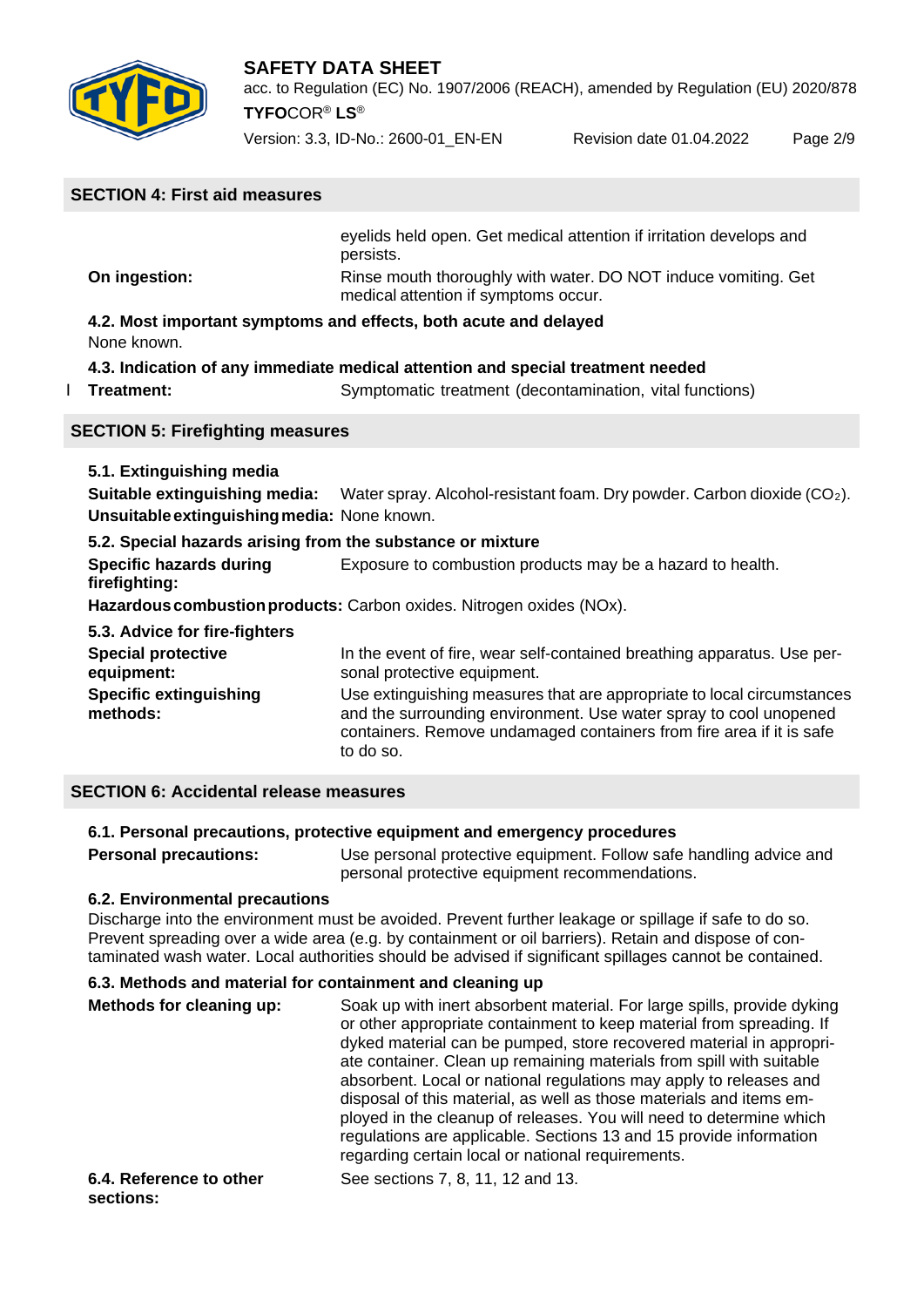

acc. to Regulation (EC) No. 1907/2006 (REACH), amended by Regulation (EU) 2020/878 **TYFO**COR® **LS**®

Version: 3.3, ID-No.: 2600-01\_EN-EN Revision date 01.04.2022 Page 3/9

# **SECTION 7: Handling and storage**

| 7.1. Precautions for safe handling                       |                                                                                                                                                            |
|----------------------------------------------------------|------------------------------------------------------------------------------------------------------------------------------------------------------------|
| <b>Technical measures:</b>                               | See Engineering measures in section 8.                                                                                                                     |
| Local/total ventilation:                                 | Use only with adequate ventilation.                                                                                                                        |
| Advice on safe<br>handling:                              | Handle in accordance with good industrial hygiene and safety prac-<br>tice. Take care to prevent spills, waste and minimize release to the<br>environment. |
| Advice on protection against<br>fire and explosion:      | Observe the general rules of industrial fire protection.                                                                                                   |
| <b>Hygiene measures:</b>                                 | When using do not eat, drink or smoke. Wash contaminated cloth-<br>ing before re-use.                                                                      |
|                                                          | 7.2. Conditions for safe storage, including any incompatibilities                                                                                          |
| <b>Requirements for storage</b><br>areas and containers: | Store containers tightly sealed in a cool, dry and well ventilated<br>place. Store in accordance with the particular national regulations.                 |
| Advice on common<br>storage:                             | Do not store with strong oxidizing agents. Keep away from food,<br>beverages and animal feedstuffs.                                                        |
|                                                          |                                                                                                                                                            |

#### **7.3. Specific end uses**

For the relevant identified uses listed in section 1 the advice mentioned in this section 7 is to be observed.

#### **SECTION 8: Exposure control/personal protection**

#### **8.1. Control parameters**

# **Components with occupational exposure limits**

#### **Information on component Propane-1,2-diol**

| Legal basis | Value type        | <b>Control parameters</b>       | <b>Further information</b>                    |
|-------------|-------------------|---------------------------------|-----------------------------------------------|
| GB EH40     | TWA (Particles)   | $10 \,\mathrm{mg/m^3}$          | Where no specific short-term exposure limit   |
|             | TWA (Total vapour | $10 \,\mathrm{mg/m^3}$          | is listed, a figure three times the long-term |
|             | and particles)    | 474 mg/m <sup>3</sup> , 150 ppm | exposure should be used.                      |

#### **DNEL values - information on component Propane-1,2-diol**

| End use   | <b>Exposure routes</b> | <b>Potential health effects</b> | Value                 |
|-----------|------------------------|---------------------------------|-----------------------|
| Workers   | Inhalation             | Long-term local effects         | 10 mg/m $3$           |
| Workers   | Inhalation             | Long-term systemic effects      | 168 mg/m <sup>3</sup> |
| Consumers | Inhalation             | Long-term local effects         | 10 mg/m $3$           |
| Consumers | Inhalation             | Long-term systemic effects      | 50 mg/m <sup>3</sup>  |

#### **PNEC values - information on component Propane-1,2-diol**

| Fresh    | <b>Marine</b> | <b>Water (intermit-</b> | ⊺Fresh water | <b>Marine water</b> | <b>Soil</b> | <b>Sewage treat-</b> |
|----------|---------------|-------------------------|--------------|---------------------|-------------|----------------------|
| water    | water         | <b>Itent release</b> )  | l sediment   | sediment            |             | ment plant           |
| 260 mg/l | $26$ ma/l     | $183$ ma/l              | $572$ mg/kg  | 57.2 ma/ka          | 50 ma/ka    | 20000 ma/l           |

#### **DNEL values - information on component 1,1'-Iminobis-2-propanol**

| End use<br><b>Exposure routes</b> |              | <b>Potential health effects</b> | Value                      |  |
|-----------------------------------|--------------|---------------------------------|----------------------------|--|
| <b>Workers</b>                    | Inhalation   | Long-term systemic effects      | 16 mg/m $3$                |  |
| <b>Workers</b>                    | Skin contact | Long-term systemic effects      | 12.5 mg/kg body weight/day |  |
| Consumers                         | Inhalation   | Long-term systemic effects      | 3.9 mg/m <sup>3</sup>      |  |
| Consumers                         | Skin contact | Long-term systemic effects      | 6.3 mg/kg body weight/day  |  |
| Consumers                         | Ingestion    | Long-term systemic effects      | 1.3 mg/kg body weight/day  |  |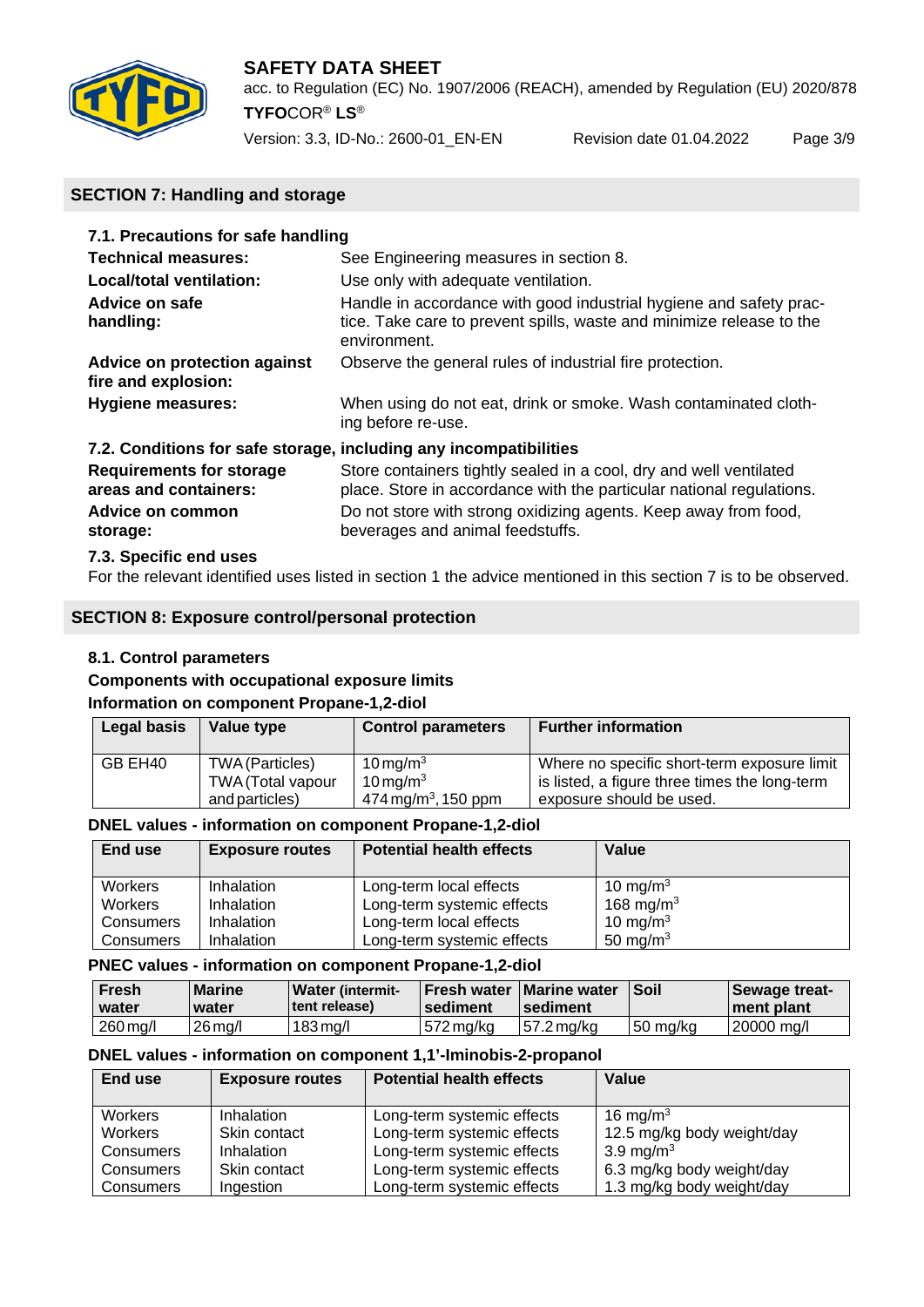

### **SAFETY DATA SHEET** acc. to Regulation (EC) No. 1907/2006 (REACH), amended by Regulation (EU) 2020/878

**TYFO**COR® **LS**®

Version: 3.3, ID-No.: 2600-01\_EN-EN Revision date 01.04.2022 Page 4/9

#### **SECTION 8: Exposure control/personal protection**

#### **PNEC values - information on component 1,1'-Iminobis-2-propanol**

| <b>Fresh</b><br>water | <b>Marine</b><br>water                                                                                                          | <b>Water (intermit-</b><br>l tent release) | ⊺sediment    | <b>Fresh water   Marine water  </b><br>⊺sediment | <b>Soil</b>              | Sewage treat-<br>I ment plant |
|-----------------------|---------------------------------------------------------------------------------------------------------------------------------|--------------------------------------------|--------------|--------------------------------------------------|--------------------------|-------------------------------|
|                       | $\vert 0.2777 \,\mathrm{mg}/\mathrm{I} \,\vert 0.02777 \,\mathrm{mg}/\mathrm{I} \,\vert 2.777 \,\mathrm{mg}/\mathrm{I} \,\vert$ |                                            | ' 2.19 ma/ka | 10.219 ma/ka                                     | 10.275 ma/ka 115000 ma/l |                               |

#### **8.2. Exposure controls**

| <b>Engineering measures:</b>         | Ensure adequate ventilation, especially in confined areas. Minimize<br>workplace exposure concentrations.                                                                                                                                                                                                                                                                                                                                                                                                                                                                                                                                                 |
|--------------------------------------|-----------------------------------------------------------------------------------------------------------------------------------------------------------------------------------------------------------------------------------------------------------------------------------------------------------------------------------------------------------------------------------------------------------------------------------------------------------------------------------------------------------------------------------------------------------------------------------------------------------------------------------------------------------|
| <b>Personal protective equipment</b> |                                                                                                                                                                                                                                                                                                                                                                                                                                                                                                                                                                                                                                                           |
| Eye protection:                      | Safety glasses with side-shields (frame goggles, e.g. EN 166).                                                                                                                                                                                                                                                                                                                                                                                                                                                                                                                                                                                            |
| Hand protection:                     | Chemical resistant protective gloves (EN 374). Material: butyl rubber.<br>Protective index 2. Break through time: >30 minutes. Glove thickness:<br>0.7 mm. Material: nitrile rubber. Protective index 2. Break through<br>time: >30 minutes. Glove thickness: 0.4 mm. Remarks: Choose<br>gloves to protect hands against chemicals depending on the concen-<br>tration and quantity of the hazardous substance and specific to place<br>of work. For special applications, we recommend clarifying the resis-<br>tance to chemicals of the aforementioned protective gloves with the<br>manufacturer. Wash hands before breaks and at the end of workday. |
| Skin and body protection:            | Wash skin thoroughly after contact.                                                                                                                                                                                                                                                                                                                                                                                                                                                                                                                                                                                                                       |
| <b>Respiratory protection:</b>       | Use respiratory protection unless adequate local exhaust ventilation<br>is provided or exposure assessment demonstrates that exposures<br>are within recommended exposure guidelines.<br>Filter type: Particulate type (P).                                                                                                                                                                                                                                                                                                                                                                                                                               |

#### **SECTION 9: Physical and chemical properties**

# **9.1. Information on basic physical and chemical properties**

Appearance:<br>Colour: **Odour:** faint.<br> **Odour threshold:** No data available. **Odour threshold: Freezing point:** ca. -25 °C. (ASTM D 1177)<br> **Frost protection:** ca. -28 °C. (calculated) calculated) **Frost protection:** ca. -28 °C.<br> **Solidification temperature:** ca. -31 °C. **Solidification temperature:** ca. -31 °C.<br> **Initial boiling point/boiling range:** >100 °C. Cassetting the control of the control of the control of the control of the control of the control of the control of the control of **Initial boiling point/boiling range:**  $>100 °C$ . (ASTM D 1120) **Evaporation rate:** No data available. **Flammability (solid, gas):** not applicable.<br> **Upper explosion limit:** 12.6 % vol. **Upper explosion limit:** 12.6 % vol.<br> **Lower explosion limit:** 2.6 % vol. 
2.6 % vol. 
(Inform. on propylene glycol) **Lower explosion limit:** 2.6 % vol. <br> **Elash point:** 2.0 % vol. (Inform. on propylene glycol) and applicable. (Inform. 22719, ISO 2719) **Ignition temperature:** No data available.<br>**Decomposition temperature:** No data available. **Decomposition temperature: pH value (20 °C):** 9.0 - 10.5. (ASTM D 1287)<br> **Viscosity (kinematic, 20 °C):** ca. 5.0 mm<sup>2</sup>/s. (DIN 51562) (DIN 51562) **Viscosity (kinematic, 20 °C): Solubility:** Water solubility: soluble. **Partition coefficient n-octanol/H<sub>2</sub>O:** log P<sub>ow</sub> (20.5 °C): -1.07. (Inform. on propylene glycol)<br> **Vapour pressure (20 °C):** ca. 20 hPa. (calculated) (calculated) **Vapour pressure (20 °C):** ca. 20 hPa.<br>**Density (20 °C):** ca. 1.034 g/cm<sup>3</sup>. **Density (20 °C):**<br>Vapour density: I **Particle properties:** not applicable.

red fluorescent. **Flash point:**  $\overline{P}$  **Flash point:** (DIN EN 22719, ISO 2719)<br>No data available. No data available.

(DIN 51562)

. (DIN 51757)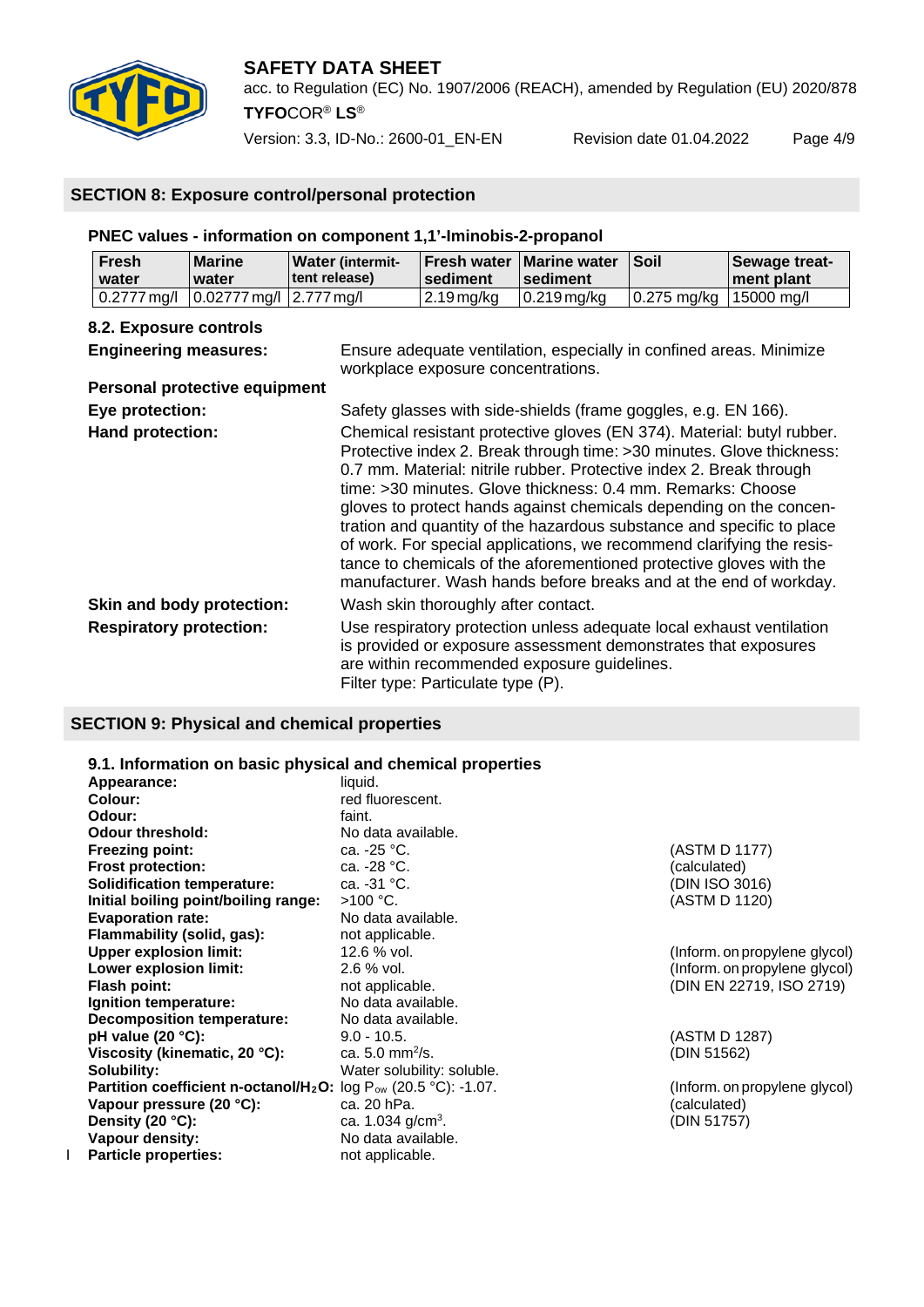

acc. to Regulation (EC) No. 1907/2006 (REACH), amended by Regulation (EU) 2020/878 **TYFO**COR® **LS**®

Version: 3.3, ID-No.: 2600-01\_EN-EN Revision date 01.04.2022 Page 5/9

# **SECTION 9: Physical and chemical properties**

| 9.2. Other informatiom              | 9.2.1. Information with regard to physical hazard classes |
|-------------------------------------|-----------------------------------------------------------|
| <b>Oxidizing properties:</b>        | not oxidizing.                                            |
| <b>Explosive properties:</b>        | not explosive.                                            |
| 9.2.2. Other safety characteristics |                                                           |

No further information.

#### **SECTION 10: Stability and reactivity**

| 10.1. Reactivity:                              | No hazardous reactions if stored and handled as prescribed/indicated.<br>Corrosion to metals: No corrosive effect on metals. |
|------------------------------------------------|------------------------------------------------------------------------------------------------------------------------------|
| 10.2. Chemical stability:                      | The product is stable if stored and handled as prescribed/indicated.                                                         |
| 10.3. Possibility of hazard-<br>ous reactions: | No hazardous reactions if stored and handled as prescribed/indicated.                                                        |
| 10.4. Conditions to avoid:                     | No conditions to avoid anticipated.                                                                                          |
| 10.5. Incompatible materials:                  | Substances to avoid: strong oxidising agents.                                                                                |
| 10.6. Hazardous decom-<br>position products:   | No hazardous decomposition products if stored and handled as pres-<br>cribed/indicated.                                      |

#### **SECTION 11: Toxicological information**

|              | 1 11.1. Information on hazard classes as defined in Regulation (EC) No. 1272/2008 |                                                                                                                                                                                                                                                                                                                                                                                                                                                                                                                                                                                                                                                                                                        |
|--------------|-----------------------------------------------------------------------------------|--------------------------------------------------------------------------------------------------------------------------------------------------------------------------------------------------------------------------------------------------------------------------------------------------------------------------------------------------------------------------------------------------------------------------------------------------------------------------------------------------------------------------------------------------------------------------------------------------------------------------------------------------------------------------------------------------------|
|              | <b>Information on likely</b><br>routes of exposure:                               | Inhalation. Skin contact. Ingestion. Eye contact.                                                                                                                                                                                                                                                                                                                                                                                                                                                                                                                                                                                                                                                      |
| $\mathbf{I}$ | <b>Acute toxicity:</b>                                                            | Not classified based on available information.<br>Information on component Propane-1,2-diol: Acute oral toxicity:<br>LD50 (Rat): 19400-36000 mg/kg. Assessment: The substance has<br>no acute oral toxicity. Acute inhalation toxicity: No data available.<br>Acute dermal toxicity: LD50 (Rabbit): 20800 mg/kg. Assessment:<br>The substance has no acute dermal toxicity.<br>Information on component 1,1'-Iminobis-2-propanol: Acute oral tox-<br>icity: LD50 (Rat): >2000 mg/kg, method: OECD test guideline 401.<br>Acute inhalation toxicity LC0 (Mouse): >2069 mg/m <sup>3</sup> , exposure time:<br>3 hours, test atmosphere: dust, mist. Acute dermal toxicity: LD50<br>(Rabbit): 8000 mg/kg. |
| L            | <b>Skin corrosion/</b><br>irritation:                                             | Not classified based on available information.<br>Information on component Propane-1,2-diol: no skin irritation<br>(Rabbit), method: OECD test guideline 404.<br>Information on component 1,1'-Iminobis-2-propanol: No skin irri-<br>tation (Rabbit), method: OECD test guideline 404.                                                                                                                                                                                                                                                                                                                                                                                                                 |
| L            | Serious eye damage/<br>eye irritation:                                            | Not classified based on available information.<br>Information on component Propane-1,2-diol: slight eye irritation<br>(Rabbit), method: OECD test guideline 405.<br>Information on compon. 1,1'-Iminobis-2-propanol: Irritation to eyes,<br>reversing within 21 days (Rabbit), meth.: OECD test guideline 405.                                                                                                                                                                                                                                                                                                                                                                                         |
|              | <b>Respiratory or skin</b><br>sensitisation:                                      | Skin sensitisation: Not classified based on available information.<br>Respiratory sensitisation: Not classified based on available infor-<br>mation.<br>Information on component 1,1'-Iminobis-2-propanol: Skin contact:<br>not sensitising (Guinea pig, Buehler Test), method: OECD test<br>guideline 406.                                                                                                                                                                                                                                                                                                                                                                                            |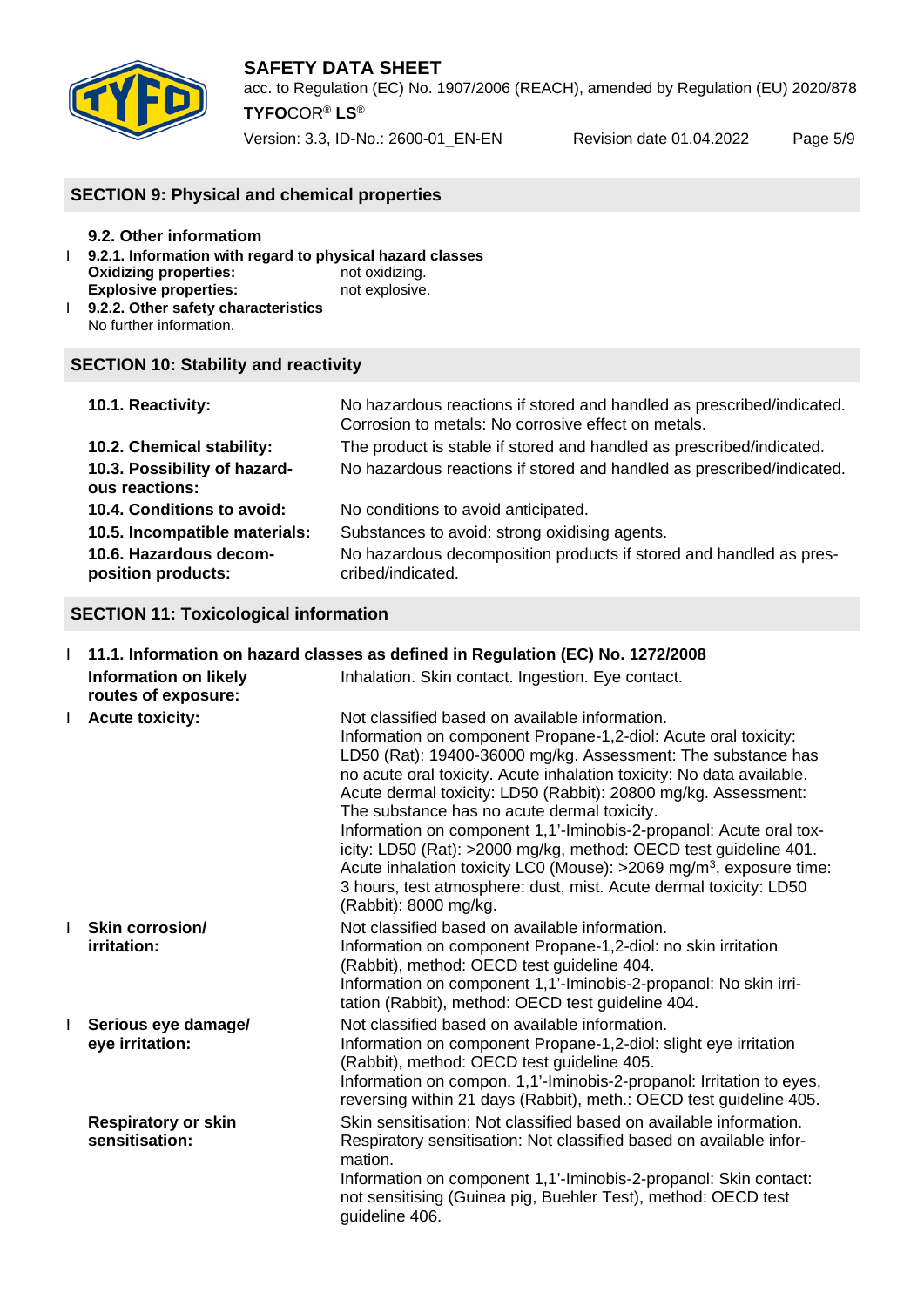

acc. to Regulation (EC) No. 1907/2006 (REACH), amended by Regulation (EU) 2020/878 **TYFO**COR® **LS**®

Version: 3.3, ID-No.: 2600-01\_EN-EN Revision date 01.04.2022 Page 6/9

## **SECTION 11: Toxicological information**

|   | <b>Germ cell mutagenicity:</b>                           | Not classified based on available information.<br>Information on component Propane-1,2-diol: Genotoxicity in vitro:<br>not mutagenic (Bacteria, AMES Test), m.: OECD test guideline 471.<br>Information on component 1,1'-Iminobis-2-propanol: Genotoxicity in                                                                                                      |
|---|----------------------------------------------------------|---------------------------------------------------------------------------------------------------------------------------------------------------------------------------------------------------------------------------------------------------------------------------------------------------------------------------------------------------------------------|
|   |                                                          | vitro: not mutagenic: Tests: 1. Bacteria, AMES Test, mehod: OECD<br>test guideline 471, 2. Chromosome aberration test in vitro, method:<br>OECD test guideline 473, 3. In vitro mammalian cell gene mutation<br>test, method: OECD test guideline 476.                                                                                                              |
|   | <b>Carcinogenicity:</b>                                  | Not classified based on available information.<br>Information on component Propane-1,2-diol: NOAEL (Rat): 1700-<br>2100 mg/kg, application route: ingestion, exposure time: 2 years.<br>Information on component 1,1'-Iminobis-2-propanol: Not carcino-<br>genic (Rat), application route: ingestion, exposure time: 94 weeks.                                      |
|   | <b>Reproductive toxicity:</b>                            | Not classified based on available information.<br>Information on component 1,1'-Iminobis-2-propanol: Effects on fer-<br>tility: negative (Rat, one-generation reproduction study, application<br>route: ingestion. Effects on foetal development: negative (Rat, em-<br>bryo-foetal development), application route: ingestion, method:<br>OECD test guideline 414. |
|   | Specific target organ toxi-<br>city (single exposure):   | Not classified based on available information.                                                                                                                                                                                                                                                                                                                      |
|   | Specific target organ toxi-<br>city (repeated exposure): | Not classified based on available information.                                                                                                                                                                                                                                                                                                                      |
| L | <b>Repeated dose toxicity:</b>                           | Not classified based on available information.                                                                                                                                                                                                                                                                                                                      |
|   | <b>Aspiration toxicity:</b>                              | Not classified based on available information.                                                                                                                                                                                                                                                                                                                      |

I **11.2. Information on other hazards**

#### Ӏ **Endocrine disrupting properties**

This mixture does not contain components considered to have endocrine disrupting properties according to REACH Article 57(f) or Commission Delegated regulation (EU) 2017/2100 or Commission Regulation (EU) 2018/605 at levels of 0.1% by weight or higher.

#### **SECTION 12: Ecological information**

#### **12.1. Toxicity**

# Ӏ **Information on component Propane-1,2-diol**

| <b>Toxicity to</b>                         | Value / exposure time                               | <b>Species</b>                                                                   |
|--------------------------------------------|-----------------------------------------------------|----------------------------------------------------------------------------------|
| fish                                       | LC50: 51600 mg/l / 96 h                             | Oncorhynchus mykiss (Rainbow trout)<br>Method: OECD test guideline 203           |
| daphnia and other<br>aquatic invertebrates | EC50: 34400 mg/l / 48 h                             | Daphnia magna (Water flea)                                                       |
| algae                                      | EC50: 19000 mg/l / 72 h                             | Pseudokirchneriella subcapitata (Green algae)<br>Method: OECD test guideline 201 |
| bacteria                                   | EC50: 26800 mg/l / 30 min<br>EC50: >1000 mg/l / 3 h | Photobacterium phosphoreum<br>Activated sludge                                   |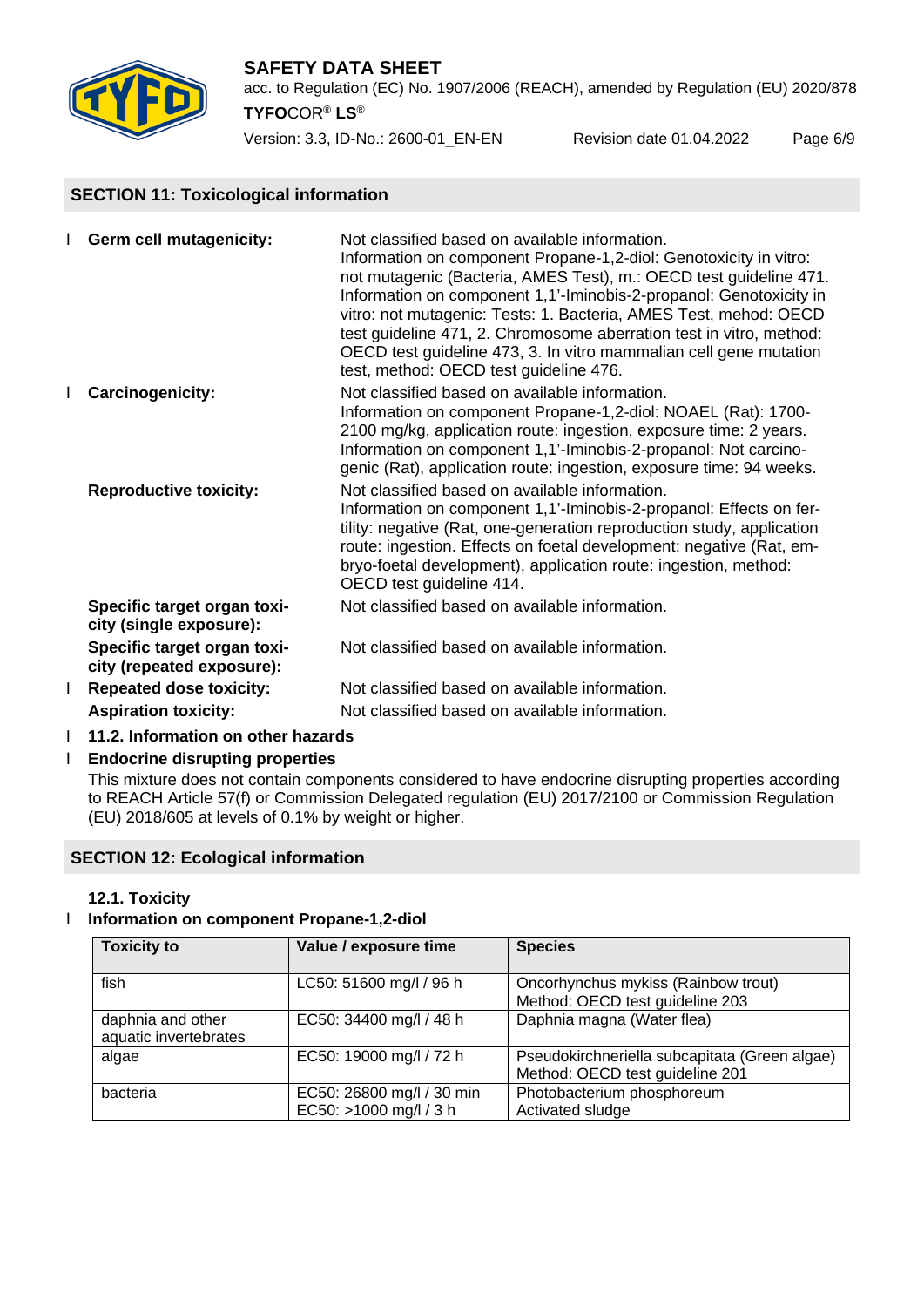

acc. to Regulation (EC) No. 1907/2006 (REACH), amended by Regulation (EU) 2020/878 **TYFO**COR® **LS**®

Version: 3.3, ID-No.: 2600-01\_EN-EN Revision date 01.04.2022 Page 7/9

# **SECTION 12: Ecological information**

#### **Information on component 1,1'-Iminobis-2-propanol**

|                                                                                                                                                                                                                                                                                                                                                                                                  | <b>Toxicity to</b>                           | Value / exposure time                          | <b>Species</b>                                                                                                                                                                                                                                                              |  |
|--------------------------------------------------------------------------------------------------------------------------------------------------------------------------------------------------------------------------------------------------------------------------------------------------------------------------------------------------------------------------------------------------|----------------------------------------------|------------------------------------------------|-----------------------------------------------------------------------------------------------------------------------------------------------------------------------------------------------------------------------------------------------------------------------------|--|
|                                                                                                                                                                                                                                                                                                                                                                                                  | fish                                         | LC50: 1466 mg/l / 96 h                         | Brachydanio rerio (Zebra fish)<br>Method: OECD test guideline 203                                                                                                                                                                                                           |  |
|                                                                                                                                                                                                                                                                                                                                                                                                  | daphnia and other<br>aquatic invertebrates   | EC50: 277.7 mg/l / 48 h                        | Daphnia magna (Water flea)                                                                                                                                                                                                                                                  |  |
|                                                                                                                                                                                                                                                                                                                                                                                                  | algae                                        | EC50: 339 mg/l / 72 h<br>NOEC: 125 mg/l / 72 h | Desmodesmus subspicatus (Green algae)                                                                                                                                                                                                                                       |  |
| 12.2. Persistence and<br>Information on component Propane-1,2-diol: Biodegradability: Bio-<br>degradation: 87-92 % (28 d), method: OECD test guideline 301 D.<br>degradability:<br>Result: readily biodegradable.<br>Information on component 1,1'-Iminobis-2-propanol: Biodegrada-<br>bility: Biodegradation: 94 % (28 d), method: OECD test guideline<br>301 F. Result: readily biodegradable. |                                              |                                                |                                                                                                                                                                                                                                                                             |  |
|                                                                                                                                                                                                                                                                                                                                                                                                  | 12.3. Bioaccumulative<br>potential:          |                                                | Information on component Propane-1,2-diol: Partition coefficient<br>n-octanol/H <sub>2</sub> 0: log P <sub>ow</sub> (20.5 °C): -1.07.<br>Information on component 1,1'-Iminobis-2-propanol: Partition<br>coefficient n-octanol/H <sub>2</sub> 0: log Pow: -0.88.            |  |
|                                                                                                                                                                                                                                                                                                                                                                                                  | 12.4. Mobility in soil:                      | No data available.                             |                                                                                                                                                                                                                                                                             |  |
|                                                                                                                                                                                                                                                                                                                                                                                                  | 12.5. Results of PBT and<br>vPvB assessment: |                                                | This mixture contains no components considered to be either persis-<br>tent, bioaccumulative and toxic (PBT), or very persistent and very<br>bioaccumulative (vPvB) at levels of 0.1% by weight or higher.                                                                  |  |
|                                                                                                                                                                                                                                                                                                                                                                                                  | 12.6. Endocrine disrupt-<br>ing properties:  |                                                | This mixture does not contain components considered to have endo-<br>crine disrupting properties according to REACH Article 57(f) or Com-<br>mission Delegated regulation (EU) 2017/2100 or Commission Reg-<br>ulation (EU) 2018/605 at levels of 0.1% by weight or higher. |  |
|                                                                                                                                                                                                                                                                                                                                                                                                  | 12.7. Other adverse effects:                 | No data available.                             |                                                                                                                                                                                                                                                                             |  |

#### **SECTION 13: Disposal considerations**

#### **13.1. Waste treatment methods**

**I** Product: Do not allow to enter ground water, surface water or sewage system. Dispose of in accordance with local regulations. According to the European Waste Catalogue (EWC), waste code numbers are not product specific, but application specific. Waste code numbers are to be assigned by the user in discussion with the manufacturer / the disposer / the competent authority. Recommended EWC No.: 16 01 14\* - antifreeze fluids containing hazardous substances. **Contaminated packaging:** Dispose of as the product. Empty containers should be taken to an approved waste handling site for recycling or disposal.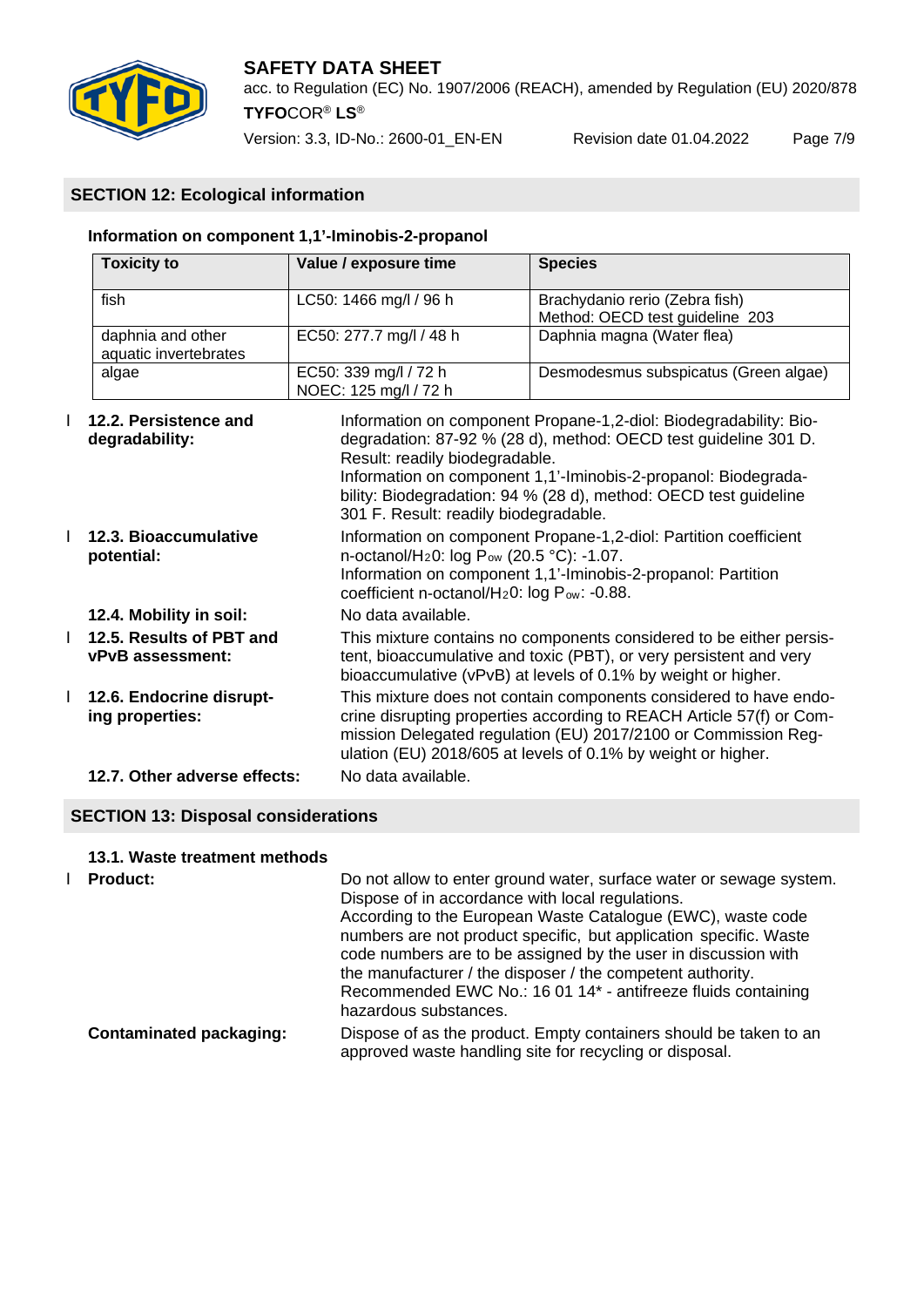

acc. to Regulation (EC) No. 1907/2006 (REACH), amended by Regulation (EU) 2020/878 **TYFO**COR® **LS**®

Version: 3.3, ID-No.: 2600-01\_EN-EN Revision date 01.04.2022 Page 8/9

# **SECTION 14: Transport information**

|                                | ADR/<br><b>RID</b> | <b>ADN</b>            | <b>IMDG</b>                              | <b>IATA/</b><br><b>ICAO</b> |
|--------------------------------|--------------------|-----------------------|------------------------------------------|-----------------------------|
|                                |                    | transport regulations | Not classified as a dangerous good under |                             |
| 14.1. UN number or ID number   |                    |                       |                                          |                             |
| 14.2. UN proper shipping name  |                    |                       |                                          |                             |
| 14.3. Transport hazard classes |                    |                       |                                          |                             |
| 14.4. Packing group            |                    |                       |                                          |                             |
| 14.5. Environmental hazards    |                    |                       |                                          |                             |

#### **14.6. Special precautions for user**

- I See sections 6, 7, and 8.
- Ӏ **14.7. Maritime transport in bulk according to IMO instruments** Not applicable.

#### **SECTION 15: Regulatory information**

#### **15.1. Safety, health and environmental regulations/legislation specific for the substance/mixture**

| <b>EU Regulations</b>                                                                                                                                        | <b>Remark</b>  |
|--------------------------------------------------------------------------------------------------------------------------------------------------------------|----------------|
| Regulation (EC) No. 649/2012 of the European Parliament and the Council<br>concerning the export and import                                                  | Not applicable |
| REACH - Restrictions on the manufacture, placing on the market and use of<br>certain dangerous substances, preparations and articles (Annex XVII)            | Not applicable |
| REACH - Candidate List of Substances of Very High Concern for Authorisation<br>(Article 59)                                                                  | Not applicable |
| REACH - List of substances subject to authorisation (Annex XIV)                                                                                              | Not applicable |
| Regulation (EC) No. 1005/2009 on substances that deplete the ozone layer                                                                                     | Not applicable |
| Regulation (EC) No. 850/2004 on persistent organic pollutants                                                                                                | Not applicable |
| Seveso III - Directive 2012/18/EU of the European Parliament and of the Coun-<br>cil on the control of major-accident hazards involving dangerous substances | Not applicable |

#### **Other regulations**

No further information.

#### **15.2. Chemical Safety Assessment**

A Chemical Safety Assessment was not carried out for the product.

#### **SECTION 16: Other information**

| Full text of the abbreviations of classifications and H-Statements used in sections 2 and 3 |                                                                                                    |  |
|---------------------------------------------------------------------------------------------|----------------------------------------------------------------------------------------------------|--|
| Eye Irrit. 2                                                                                | Eye irritation, Category 2                                                                         |  |
| H319                                                                                        | Causes serious eye irritation                                                                      |  |
|                                                                                             | Other abbreviations used in this safety data sheet in alphabetical order                           |  |
| <b>ADN</b>                                                                                  | European agreement concerning the international carriage of dangerous<br>goods by inland waterways |  |
| ADR.                                                                                        | European agreement concerning the international carriage of dangerous<br>goods by road             |  |
| ASTM                                                                                        | American Society for Testing and Materials                                                         |  |